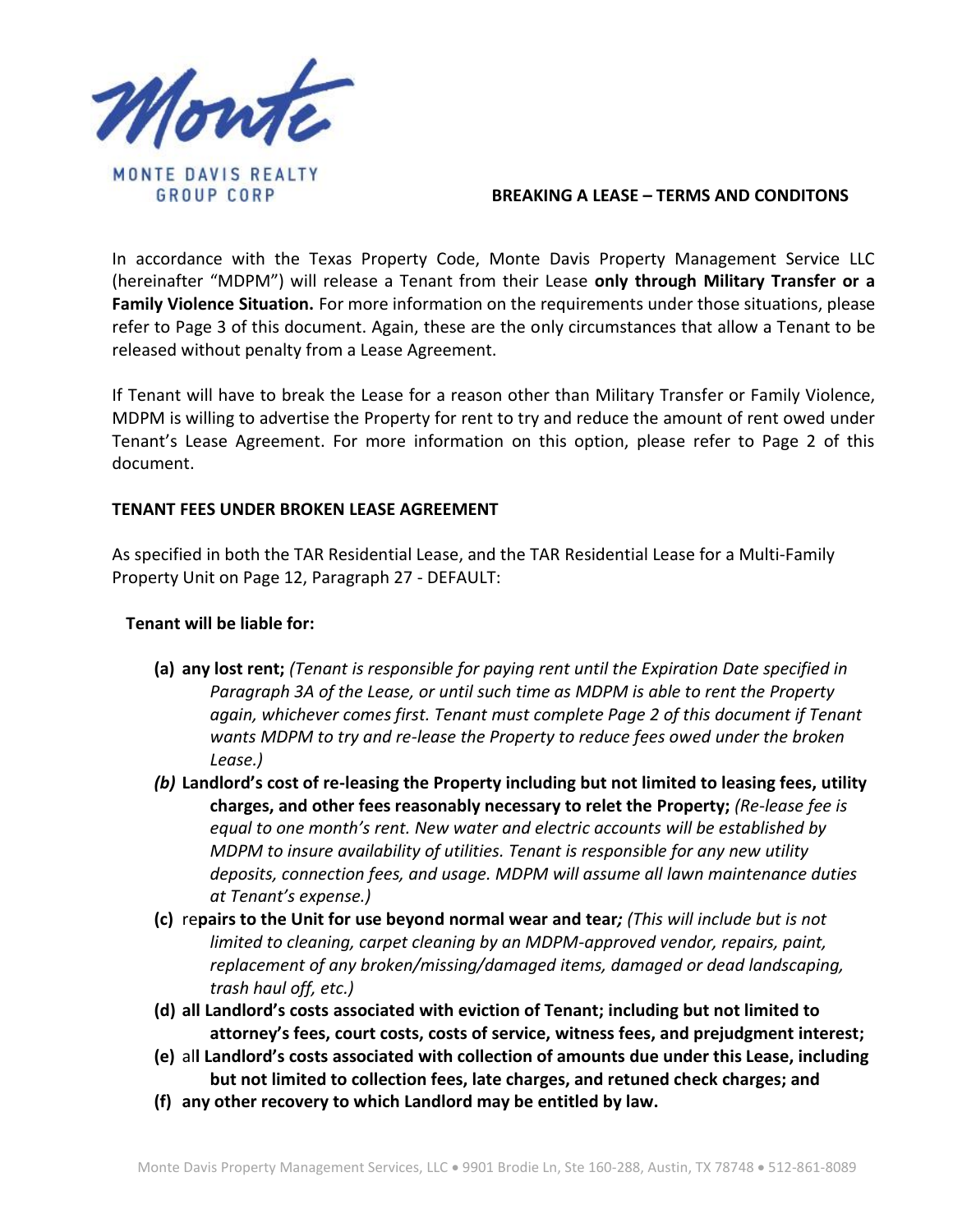## **TENANT AUTHORIZATION FOR MDPM TO ADVERTISE AND LEASE PROPERTY BEFORE LEASE EXPIRATION DATE**

| Tenant Name(s):          |  |
|--------------------------|--|
| <b>Property Address:</b> |  |

By signing this document, Tenant agrees to the terms set forth in Tenant's Lease, specifically the terms and conditions outlined in Paragraph 27 - DEFAULT. Tenant also agrees to provide a move-out date so MDPM can place an electronic key box and begin advertising the Property for rent. Tenant's obligations to pay rent will terminate on the commencement date of a new Lease or the Expiration Date of current Tenant's Lease, whichever comes first.

If Tenant provides a move-out date and pays all fees and penalties owed under the Lease, MDPM will NOT report the Lease as broken. Please note that if Tenant skips, abandons, or fails to pay the balance owed, MDPM will report Tenant to the National Tenant Network and obtain a Small Claims Judgment. Both actions may severely damage Tenant's credit.

Tenant must return all keys, access cards, garage door openers, ceiling fan remotes, etc. to MDPM. Tenant may not re-enter the Property after the move-out date specified herein. Tenant understands that any items left at the Property after Tenant's written move-out date will be disposed of at Tenant's expense. Tenant agrees to continue to pay rent until otherwise notified by MDPM. Tenant may not use deposit money to pay any portion of the rent. Tenant's deposit will be settled within 30 days of the commencement of a new Lease or expiration of current Tenant's Lease.

MDPM will not begin advertising the Property until this form is filled out in its entirety (including forwarding address) and signed by all Tenants listed on the Lease.

**All Tenants on the Lease agree to the following move-out date:** \_\_\_\_\_\_\_\_\_\_\_\_\_\_\_\_\_\_\_\_\_\_\_\_\_\_\_\_\_

# **All Tenants on the Lease agree to the following forwarding address for any security deposit refund**: \_\_\_\_\_\_\_\_\_\_\_\_\_\_\_\_\_\_\_\_\_\_\_\_\_\_\_\_\_\_\_\_\_\_\_\_\_\_\_\_\_\_\_\_\_\_\_\_\_\_\_\_\_\_\_\_\_\_\_\_\_\_\_\_\_\_\_\_\_\_\_\_\_\_\_

## **All Tenants on the Lease must sign and date below:**

| <b>Tenant Name (Printed)</b> | <b>Tenant Signature</b> | Date |
|------------------------------|-------------------------|------|
|                              |                         |      |
| <b>Tenant Name (Printed)</b> | <b>Tenant Signature</b> | Date |
|                              |                         |      |
| <b>Tenant Name (Printed)</b> | <b>Tenant Signature</b> | Date |
|                              |                         |      |
| <b>Tenant Name (Printed)</b> | <b>Tenant Signature</b> | Date |

Monte Davis Property Management Services, LLC • 9901 Brodie Ln, Ste 160-288, Austin, TX 78748 • 512-861-8089